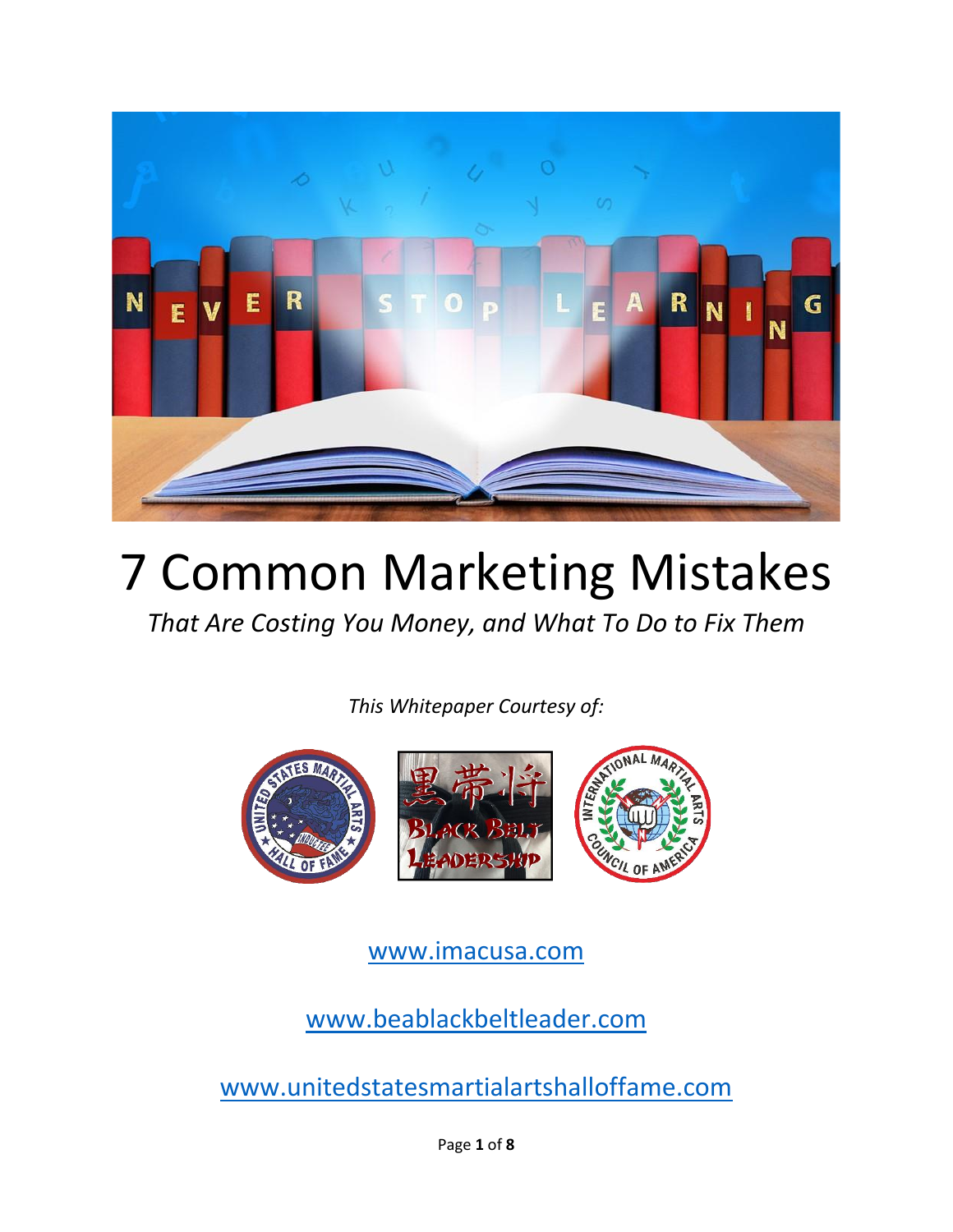

# **Do You Ever Feel Like This?**

If you're like a lot of martial arts and fitness professionals we talk to, they find themselves frantically trying to make sense of this "New Normal" only to find themselves running in the proverbial hamster wheel.

They're expending a lot of energy, but don't seem to be getting anywhere very fast.

### **Where Did the Money Go?**

You look at the money you've spent on marketing, and wonder where it all went?

Where are the results you hoped for?

The results you're getting for the amount of money your spending feels like you are simply throwing money down a sinkhole.





# The Duke Said It Best…

The actor, John Wayne, summed it up pretty well when he said,

*"Life is hard. It's harder if you're stupid."* 

We can probably all agree we've made some stupid decisions in our lifetime. The REAL problem is two-fold. The first is not having a plan before we act. The second is not learning from our mistakes and repeating them in the future.

Mistakes, rightly used, can make us better.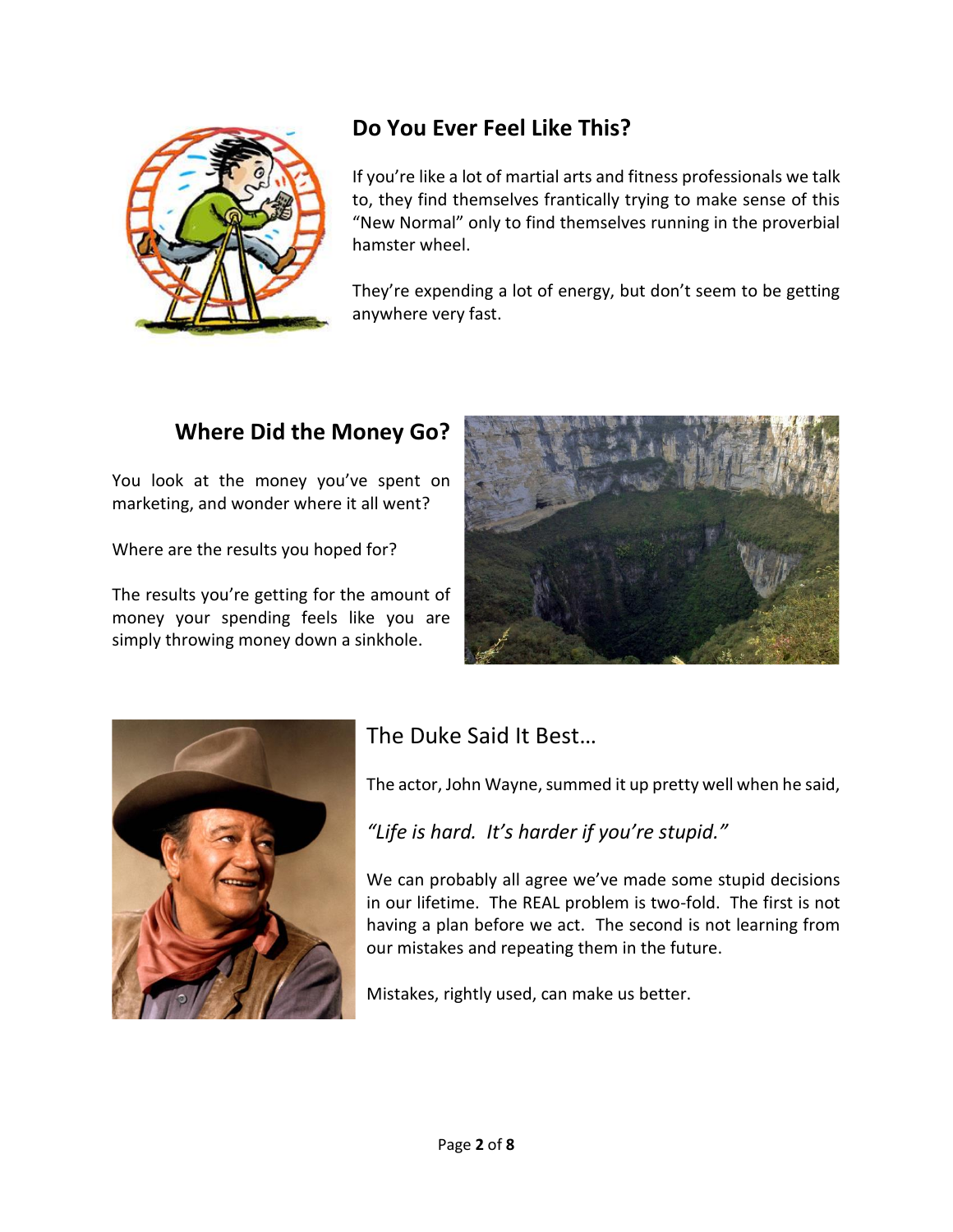## **7 Common Marketing Mistakes**

When it comes to marketing, we see financial professionals make a number of mistakes. 7 of these mistakes are perhaps the most repeated errors in marketing that limit a program's effectiveness.

Remember, the goal of marketing is LEAD GENERATION. It is to get your message in front of the people who are ready, willing, and able to act upon your unique value proposition and engage with you.





#### **Marketing to the Wrong People**

The vast majority of marketing is being directed at too broad a market. Industry studies tell us that only 5%, at best, of consumers who receive a marketing message are ready, willing, and able to engage with you at any given time.

Not understanding who your target market is, and uniquely focusing on getting your message to only this segment of the general populace impede your results.

It is not how many people you can market to, it's how many of the right people can you market to.



#### **Marketing the Wrong Message**

Far too many marketing messages fail to resonate, as they don't speak directly to the emotional needs and concerns of the customer. It's not about your solution, it's about speaking to their fears and concerns.

If you're too quick to ask for the sale and fail to make an emotional connection that resonates with your ideal client, you're turned them off.

Your message also has to speak the client's language, in a conversational tone, that makes an emotional connection. Storytelling is a powerful tool to make this happen, as we are all hard-wired for stories.

If you don't know what keeps your ideal client awake at night, and speak directly to those concerns, you're sending the wrong message. If they aren't convinced you can uniquely solve their problem or give them the peace of mind they seek, you're sending the wrong message.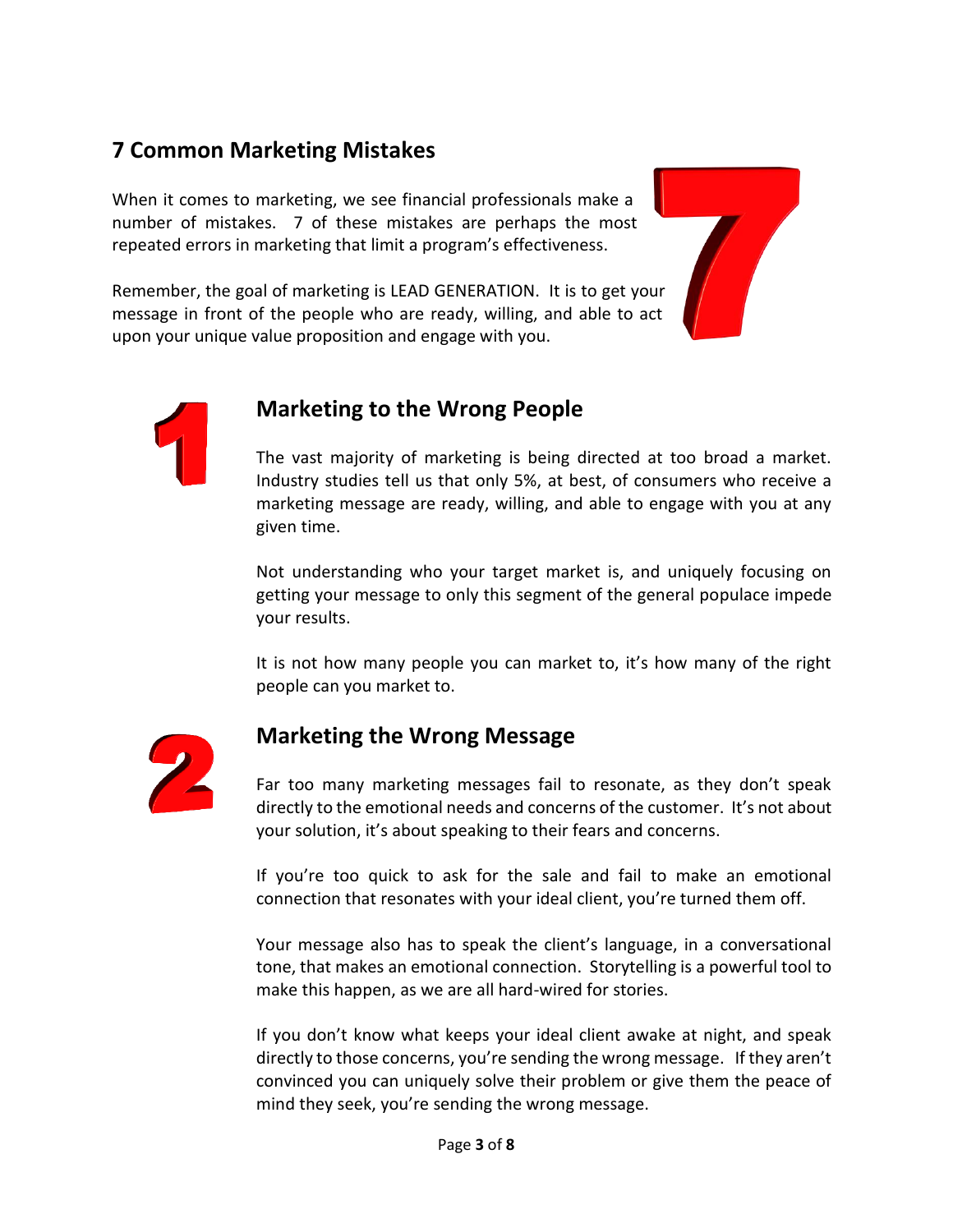

## **Shotgun Advertising**

Shooting a shotgun in the air and hoping you hit something as it flies by doesn't always work. Marketing is the same way. With so many media options available, many financial professionals are tempted to try to use them all in hopes of getting a lead.

Following traditional wisdom can be wrong. Just because everyone else is doing it doesn't mean you should be doing it the same way.

Just because Instagram or TikTok is the fad right now, and everyone wants to go there, if your ideal client isn't spending time on these social media platforms, you're wasting your time marketing through these channels.

The key to effective marketing is to intimately know your target market, and where they spend their time. That's where you need to be spending your marketing dollars.



#### **No System or Process**

Are you spending marketing dollars without a cohesive plan? A process that generates leads, converts leads into sales, retains and upsells customers, and encourages referrals?

If the answer is no, you're not alone.

Billions of marketing dollars are wasted each year because it doesn't follow a process to move a prospect down a structured sales funnel that leads to a sale, another sale, and turns that customer into an enthusiastic cheerleader telling others what you've done for them.

It's not enough to "just" create a website, or a landing page, or engage in Facebook advertising or a DRIP email or mail campaign.

These are elements of a marketing plan, but one of these elements by itself is not a plan.

And remember, without a plan, you plan to fail.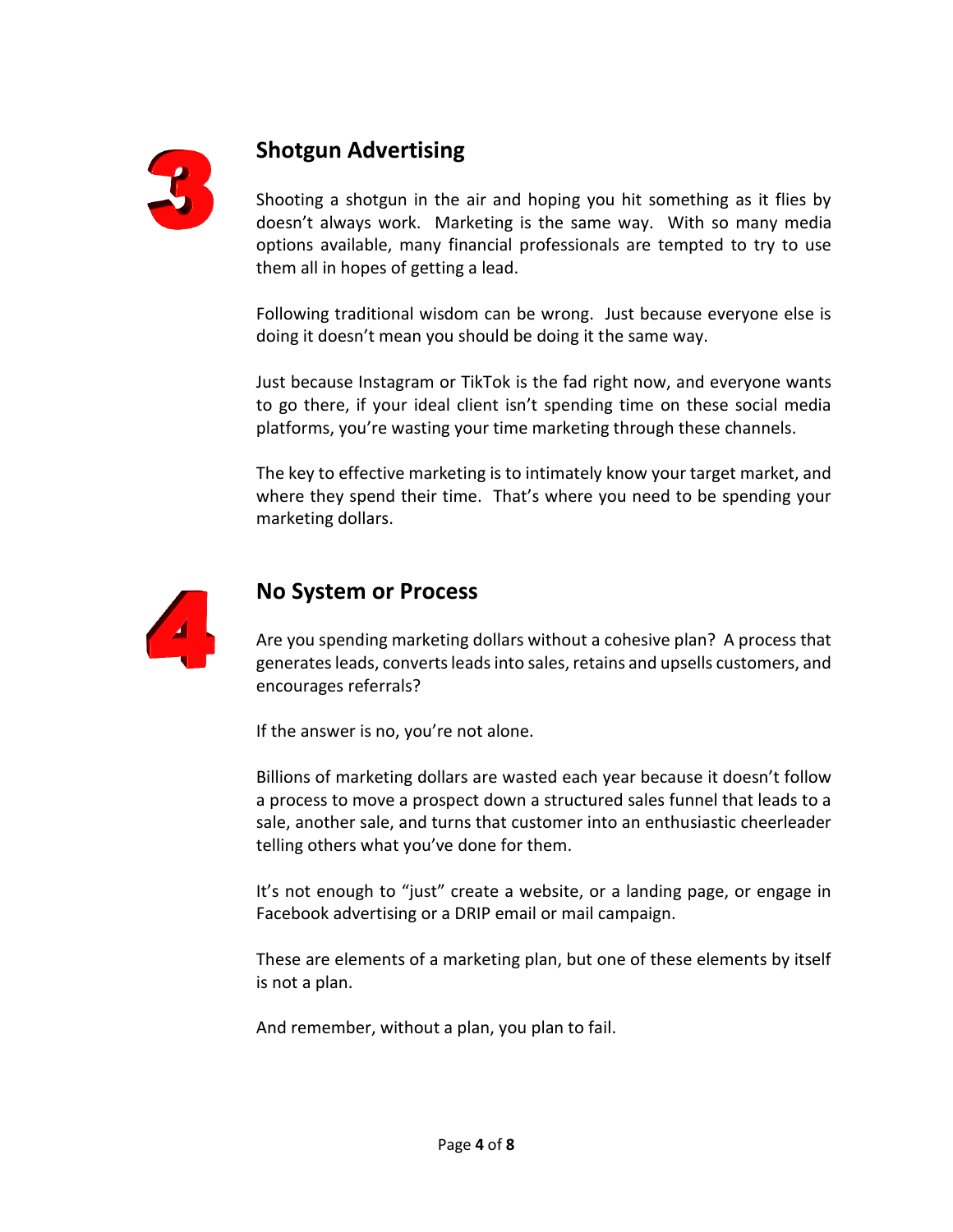

## **Competing on Price**

Anyone can be the cheapest, for a while. At some point, your competition will undercut your price, and then you are no longer the cheapest.

When all you have to compete on is the price of your product or service, it's a race to the bottom.

Shift the focus of your marketing to making your product or service more attractive. The Law of Attraction is an element of persuasion you can use to make your offering more "attractive" to your ideal client. It becomes something they want and desire.

What they want and desire, they are willing to pay more for. If you first make YOURSELF attractive, they now WANT to work with you. And if they want to work with you, they will be more attracted to your recommendation to uniquely solve their problem.



#### **Selling Features vs. Benefits**

A feature is a distinctive difference between two competing products or services. These are often subjective, so the mind can easily dismiss subtle differences between two or more solutions.

A consumer can always reply "*So What*?" to a comparison of features. Sales professionals are trained to know the features of their particular product or service and how it compares to the competition.

Consumers don't really care. Features don't resonate with consumers. Yet this is the way most sales professionals pitch what they do.

On the other hand, a benefit explains how a feature truly improves the customer's situation. A benefit reveals how a feature will make life better, solve a problem, fill a need or void, or add value in some way.

A benefit answers the customer's question, "*What's in it for me*?"

Never present a feature of a product or service without explaining how this feature specifically benefits the customer.

Until they can see how a feature personally benefits them in some way, they don't see it as valuable or attractive.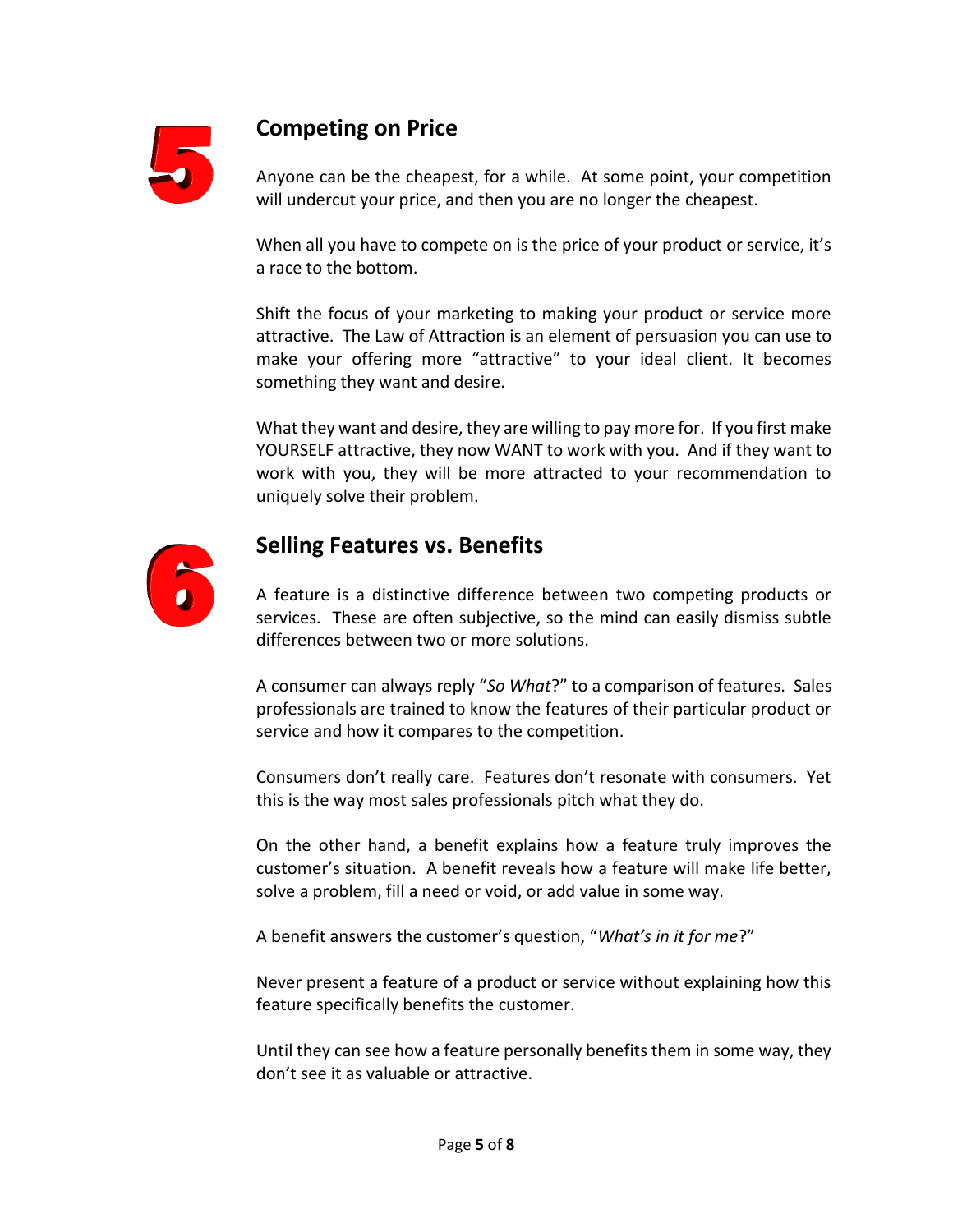

## **Not Staying Top of Mind**

95% of the people who will see your marketing message, even if they are in your ideal client demographic, are not ready, willing and able to do business with you right now.

But it doesn't mean they might not be interested in doing business with you tomorrow, or next week, next month, or next year.

Staying "top of mind" allows you to stay engaged with those who bought from you, as well as those who have not yet bought from you. It gives you the chance to remind them what you do, tell stories of how you've helped other people just like them solve their money problems.

You spent money to generate a lead, but not all leads buy from you today. Think of these leads as seeds you've sown in a garden. If you don't continually cultivate those leads, they will never bring forth a harvest.

Think of your customers as a fruit tree. Staying connected to them through scheduled emails, social media posts, direct mail, and phone calls is like a farmer pruning and fertilizing an apple tree so it continues to grow more apples year after year.

This is another great opportunity to use storytelling to stay engaged.

Regular engagement helps you keep telling your story, stay engaged with your customers (and those who are not yet customers), and reminding them of all the things you can do for them to make their life better.

#### Remember, The Duke Said It Best…

The actor, John Wayne, summed it up pretty well when he said,

*"Life is hard. It's harder if you're stupid."* 

We can probably all agree we've made some stupid decisions in our lifetime. The REAL problem is two-fold. The first is not having a plan before we act. The second is not learning from our mistakes and repeating them in the future.

Mistakes, rightly used, can make us better.

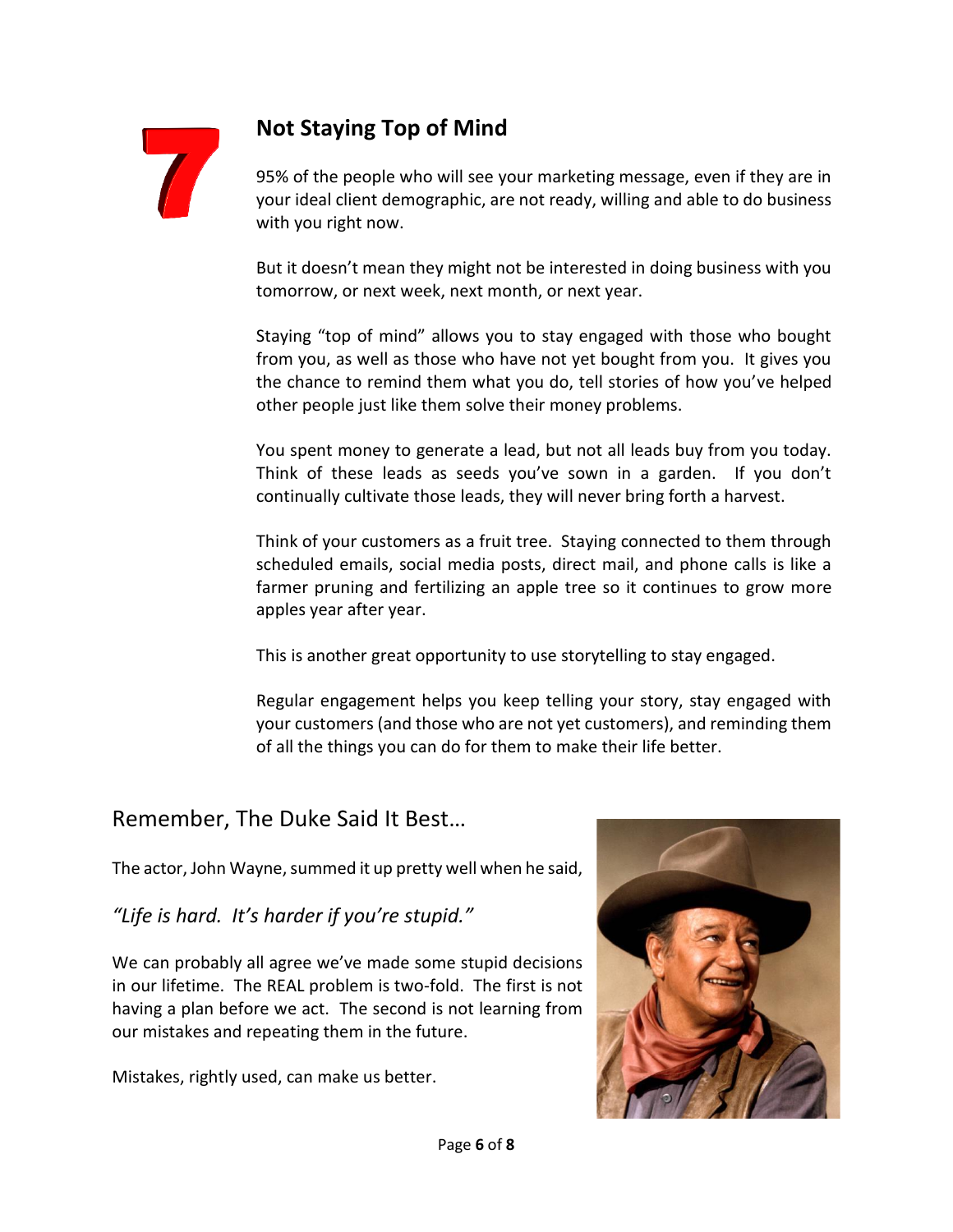

Albert Einstein said…

#### *"Insanity is doing the same thing over and over again, expecting a different outcome."*

If you're doing the same things you've always done, you will get the same results you've always gotten.

Making sure you're not engaging in these common marketing mistakes can help you improve the results of your marketing efforts, get you in front of the right prospects with the right message, and have a process to close more business.

# **Marketing MUST Do One Thing…**

Marketing MUST generate results.

If what you are doing is not getting you in front of the right prospect, with the right message, and generating leads to go into your sales funnel, you're not marketing.





## **We Help You Get Better Results**

The International Martial Arts Council of America (IMACUSA) is a results-focused martial arts association supporting the independent martial arts and fitness communities.

But what good is having a great program if you can't attract the students who want and need what you have to offer?

We teach school owners, staff, and instructors how to effectively create and utilize websites, lead capture pages, sales funnels, webinars and seminars, social media marketing, email automation, DRIP mail automation, and more to generate leads, turn leads into sales, and turn customers into walking, talking billboards that help you tell your story to others. We can also introduce you to other successful school owners who are willing to share their experience & expertise.